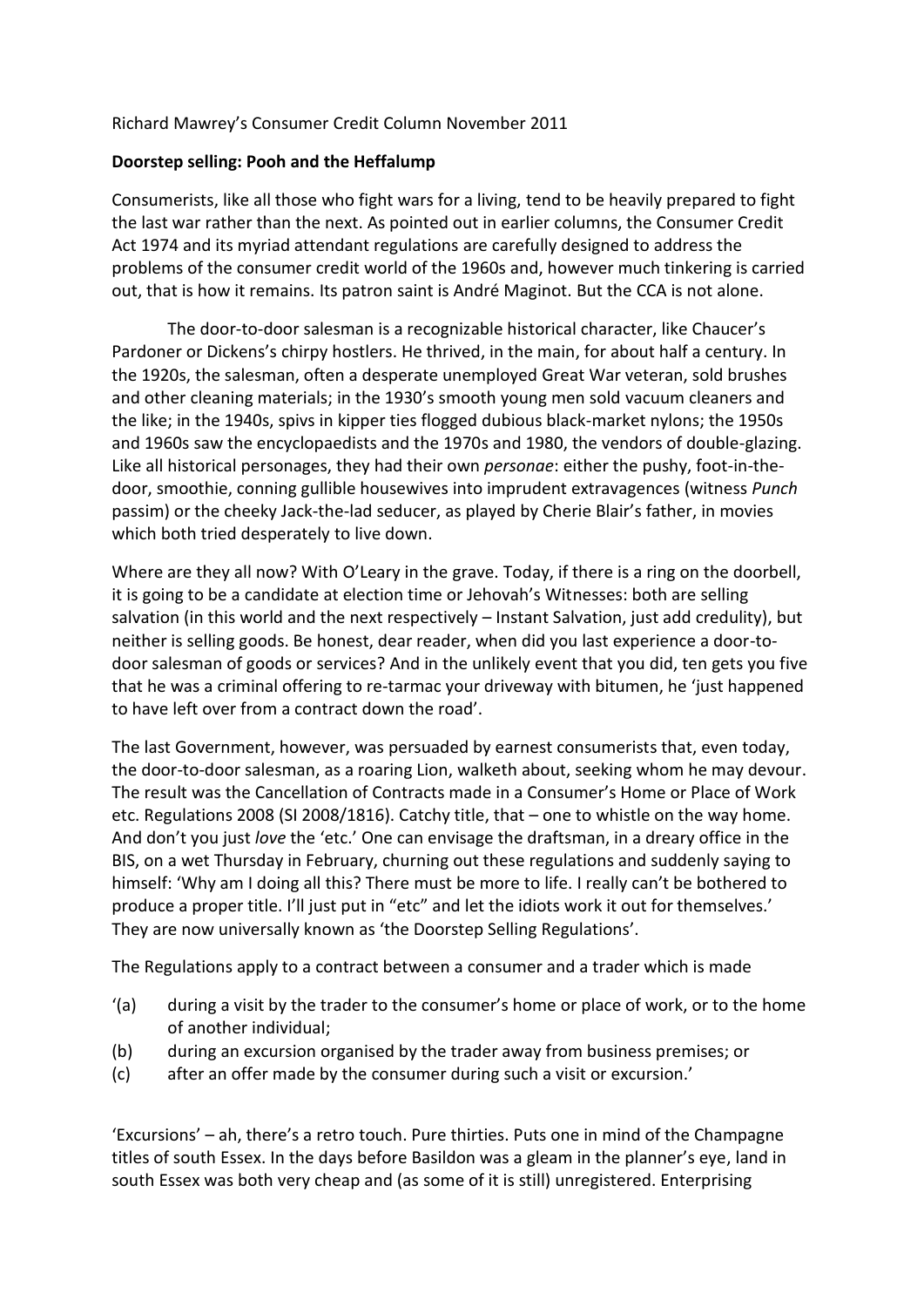entrepreneurs would buy acres of waste land and divide them into plots allegedly suitable for putting up holiday chalets with easy access to the beach. Gullible Eastenders were rounded up and taken by charabanc out to the wilds of Essex, where they were lushed up with cheap fizzy wine and induced to buy these plots. But excursions ? Nowadays ? Pull, as they say, the other one, Guvn'r.

The Doorstep Selling Regulations do not apply to all contracts made in these situations. There is a long list of exceptions. They cover consumer credit contracts but not cancellable agreements nor other regulated agreements if made on a 'solicited visit'. Contracts for the sale of land are excluded (so the Champagne title salesmen are in the clear), though not contracts to build on or repair immovable property, including 'extensions, patios, conservatories or driveways' (so the driveway cowboys are caught). Also excluded are contracts 'for the supply of foodstuffs or beverages or other goods intended for current consumption in the household and supplied by a regular roundsman' (so, sadly, excluding the amorous milkman – back to Tony Booth films). Some catalogue sales are excluded as are contracts of insurance, contracts under £35 and sales of 'investments'. The thought of a door-to-door futures salesman ('futures' is on the list of investments) does cause the mind to boggle somewhat.

The main thrust of the Regulations is to give the consumer a right of cancellation within a given period. The trader must give the consumer written notice of his right to cancel at the time the agreement is made and, if the contract is made in writing, it must be 'incorporated in the same document'. It must be in the form prescribed in Schedule 4 to the Regulations and must include 'a detachable slip' completed by the trader with the relevant details which the consumer can tear or snip off and use to cancel the contract. The consumer does not have to use this slip but he does have to communicate his cancellation to the person or address specified in the trader's notice of cancellation rights. The time for cancellation is within seven days of the consumer's receipt of the notice of his right to cancel.

The Regulations are sufficiently worldly to recognize that a canny trader might not want to deliver his goods or services in advance of the expiry of the right of cancellation so they provide that for 'specified contracts' the consumer may request in writing for the goods or services to be supplied before expiry, but the *quid pro quo* is that, if the consumer then cancels, he has to pay for any goods or services of which he has had the benefit in the meantime. The list of 'specified contracts' includes, as one would expect, contracts for consumables (food, newspapers etc), advertisements, perishable goods, goods to meet an emergency and so forth and all contracts for services. There is provision for cancellation of a contract financed by credit to effect automatic cancellation of any related credit agreement and provision for repayment of money paid by the consumer and return of goods supplied to him.

The sanctions are, as usual, wholly disproportionate. If there is no notice of cancellation rights or the notice is in an incorrect form, then, not only is the entire agreement unenforceable but the trader commits a criminal offence!

What an elaborate scheme to deal with an almost non-existent problem. Which seminal work of English Literature does it call to mind? Of course – *Winnie-the-Pooh*. You may recall the episode where Pooh becomes convinced that he is menaced by a heffalump – clearly, from the E H Shepard illustration, a woolly mammoth. So he and Piglet dig and bait a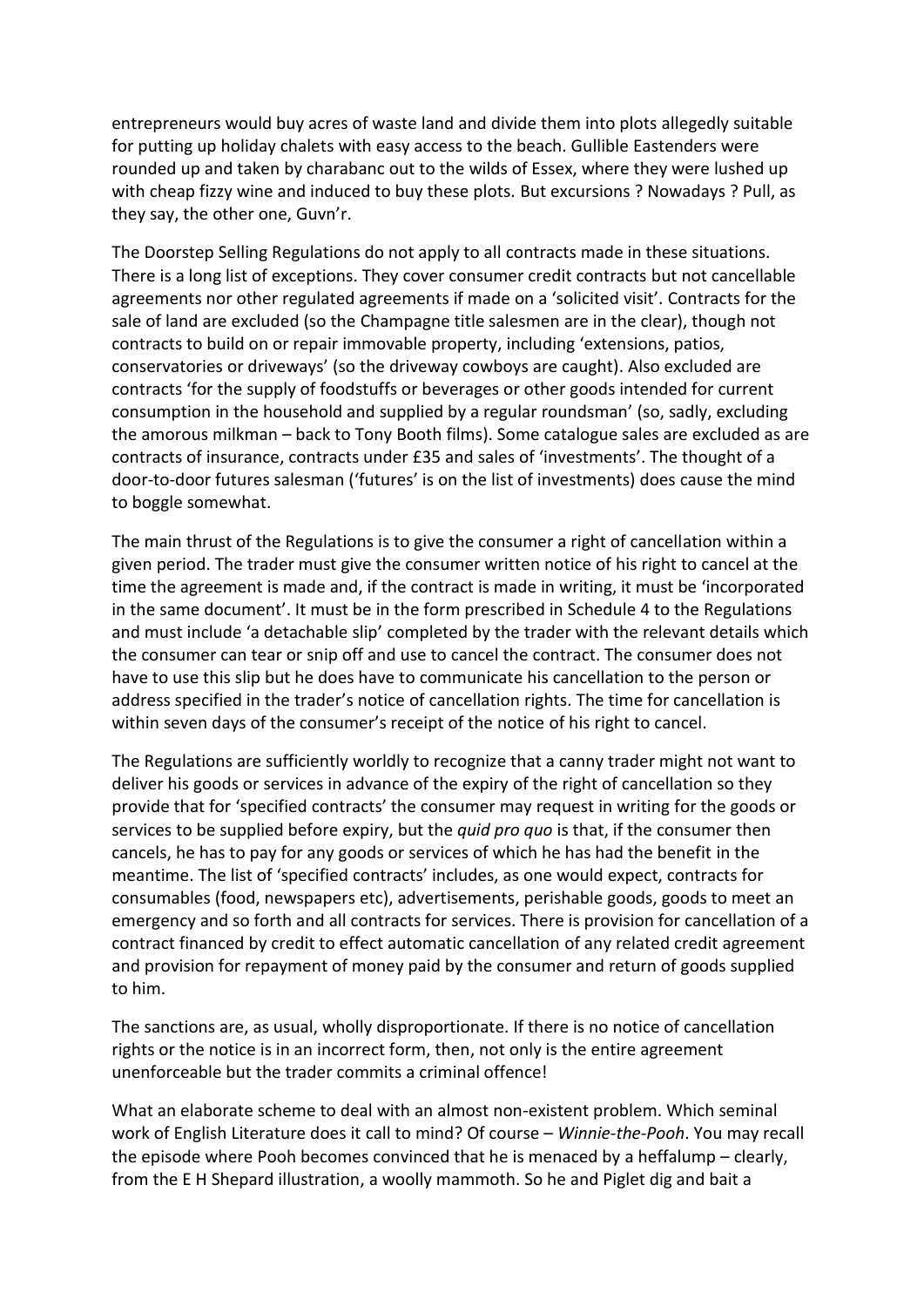heffalump trap. At the end of the tale, the kindly Christopher Robin, who, as a welleducated lad, knows very well that woolly mammoths are extinct, explains to Pooh that the heffalump is a figment of his imagination.

But, as aficionados of the Master Work will know, the heffalump trap, while failing to catch any heffalumps, does catch something for which it was not intended – in this case poor Pooh himself. So it is with the Doorstep Selling Regulations. Into the heffalump trap blundered a creature as far removed from the Fuller Brush Man as one might imagine.

Credit-hire is an institution with two basic purposes. The first, ostensible, purpose is to provide motorists, whose own vehicles have been damaged in road accidents for which someone else is to blame, with replacement vehicles while their own are being repaired or replaced. Though nominally a contract of hire, the contract is in fact a contract where the hire is supplied on credit and the objective is for the hire costs to be passed on to the guilty motorist's insurers when the damage claim is finalised. The second, and unintended, purpose is to provide oodles of work for deserving lawyers because those who insure motorists do not like credit-hire. They regard it as an infernal device for ripping them off, which is by no means universally the case. Consequently when a road traffic claimant presents a claim including credit-hire for an alternative vehicle, the insurers fight it tooth and nail (often quite oblivious of the fact that the cost of fighting it may well exceed the amount at stake).

The insurers' first line of attack was that the credit-hire agreements were credit agreements regulated by the CCA and were unenforceable for want of the necessary formalities. As appellate courts despise consumer credit and never put their minds to any credit problem, instead of simply ruling that enforceability was a matter between the creditor and the debtor and that to a third party such as an insurer it was *res alios acta*, the House of Lords, principally in *Dimond v Lovell* [2000] UKHL 27, held that the insurer could rely on the unenforceability of the agreement to evade payment of the hire charges. This led the credithire suppliers to change their agreements so as to be exempt from the CCA. But then came along the Doorstep Selling Regulations.

It did not cross the minds of most credit-hire suppliers that the Regulations could apply to them but, in practice, most credit-hire agreements were actually *made* when the company delivered the replacement vehicle to the customer and the customer signed the agreement and a receipt for the vehicle. So the game began again, with insurers alleging that the credithire agreements were unenforceable for want of the notice of cancellation rights and then, when the credit-hire providers realised that they were caught by the Regulations, the insurers then arguing that the providers had still not got the notice right. You can just imagine what ingenious counsel can do with the phrase 'incorporated in the same document'.

The problems are being gradually sorted out and the poor credit-hire providers are hauling themselves painfully out of the heffalump trap. It is of very little consequence to them that they are not heffalumps and that the trap itself has not caught and is unlikely ever to catch a genuine heffalump. Still, the lawyers cried all the way to the bank.